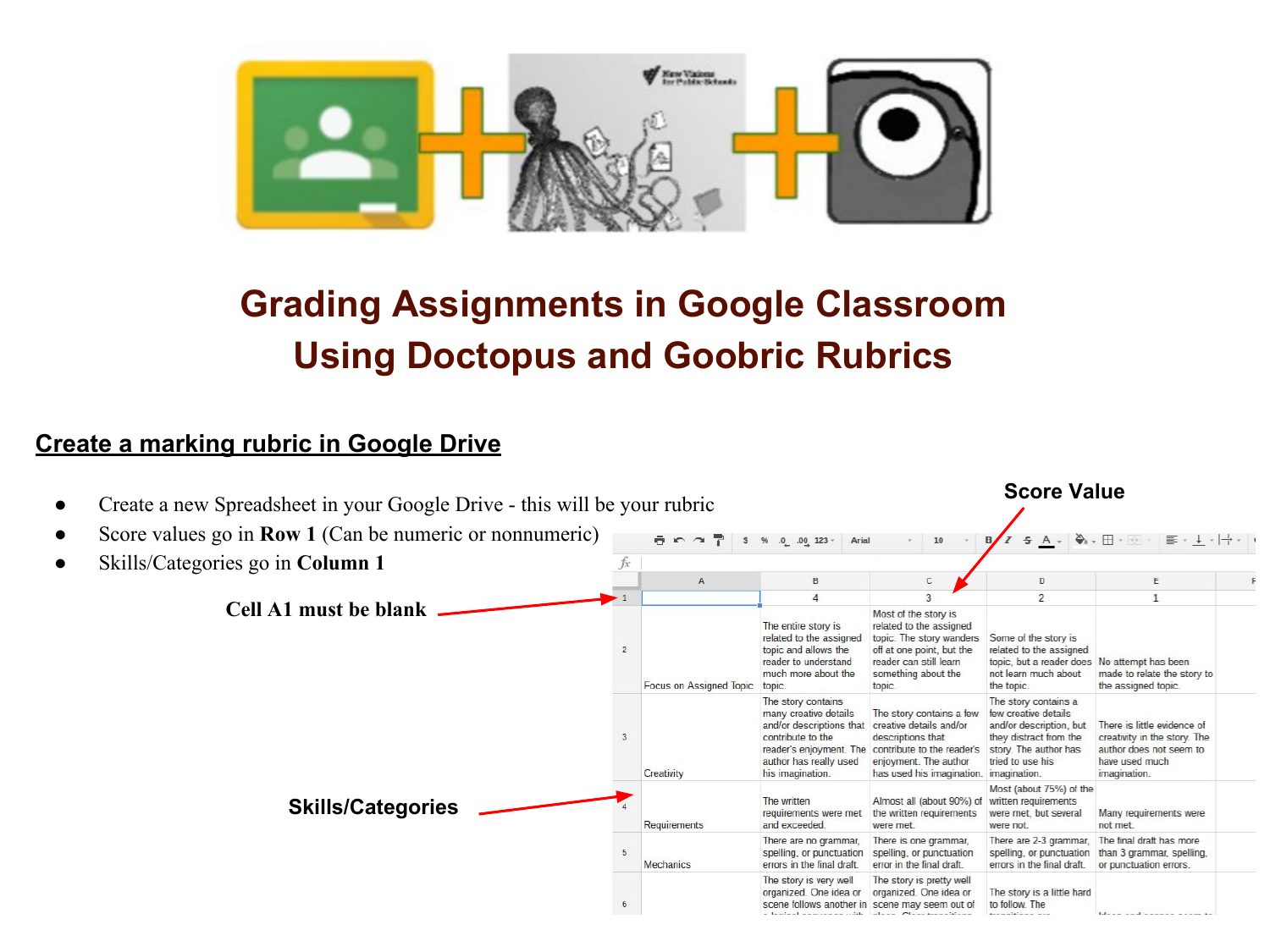## **Connecting with Doctopus**

- **● Create a new spreadsheet**
	- In your Google Drive, create a new spreadsheet that will house all of your student's grades and marking rubric scores. Give it an appropriate title (e.g. English 9 Narrative Writing Assignment).
- **● Get the Doctopus Add-on**
	- Click **"Add-ons"** > **"Get add-ons"** and search for *Doctopus*. You only have to do this once. From here on out, on any new spreadsheet, you can just launch Doctopus directly from the Add-on menu.
- On the right side of your screen, follow Step 1 and click on the drop down menu "Select Mode"
	- **1.** You will then select **"Ingest a Google Classroom Assignment" Doctopus**  $\mathsf{x}$ Step 1: I want to use Doctopus to... -Select mode  $\blacksquare$ --Select mode ingest a Google Classroom Assignment distribute Drive resources to a roster **1.** An octopus for Docs... • Google Classroom mode: Easily inges existing Google Classroom Assignments for use with Goobric, providing a seamless paperless rubric assessment workflowl • Roster mode: Doctopus in its fulltentacled glory. Distributes drive resources to a roster of students' class Drive folders. Great for differentiated and group projects. Allows embargo, Goobric etc.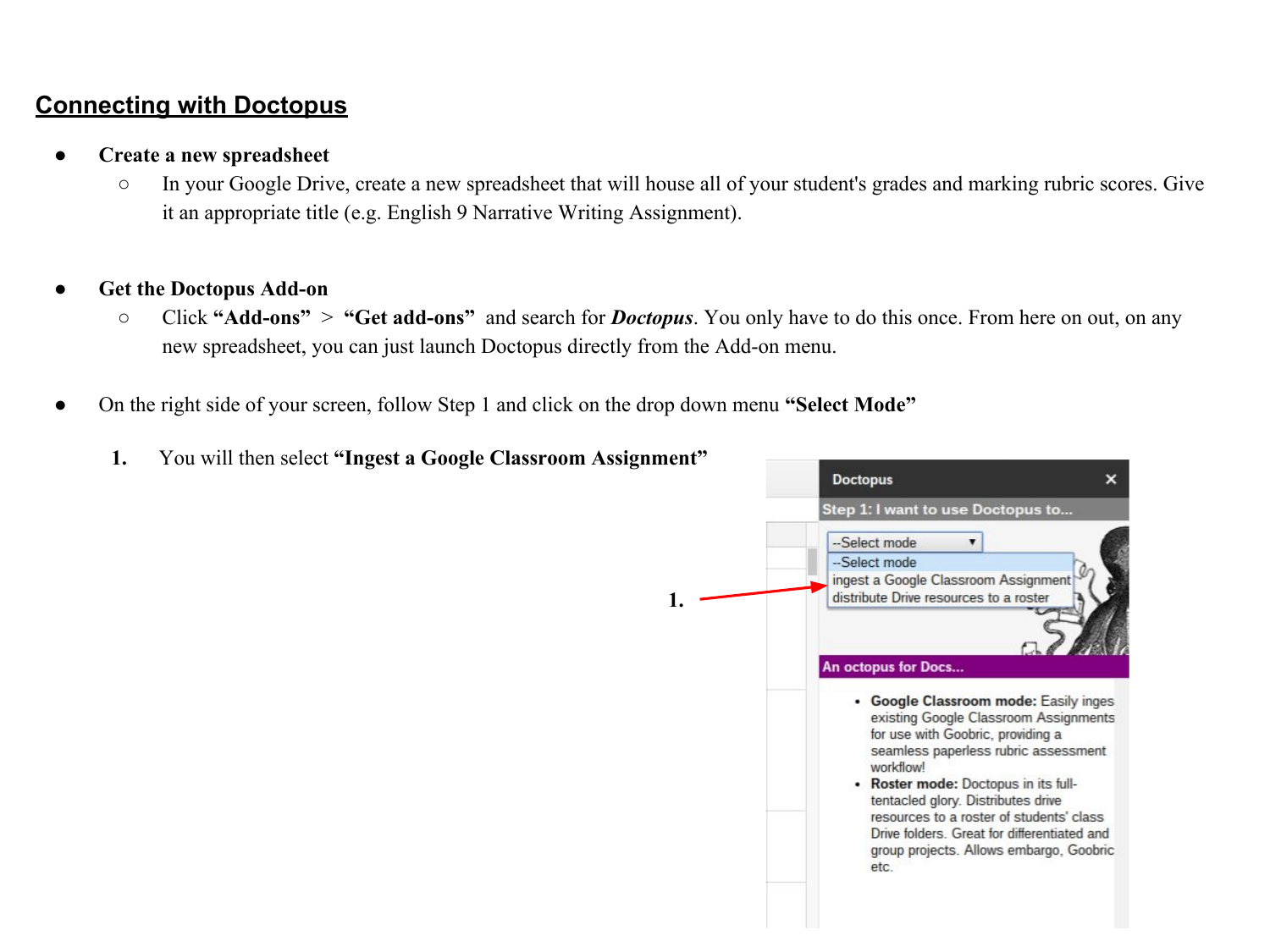- Next, under the purple bar, you will click on the drop down menu **"Select Class"** 
	- **2.** Select the Google Class for which you will be grading assignments. This will connect the Doctopus program to your selected class.
- Next, you will click on the drop down menu "Select Assignment"
	- **3.** Select the assignment you are wanting to grade
- You can choose to select to **"only ingest files that are Turned in"**
	- **4.** Select the blue **"Ingest assignment"** button

This will pull in all the information and links from your assignment onto the spreadsheet.

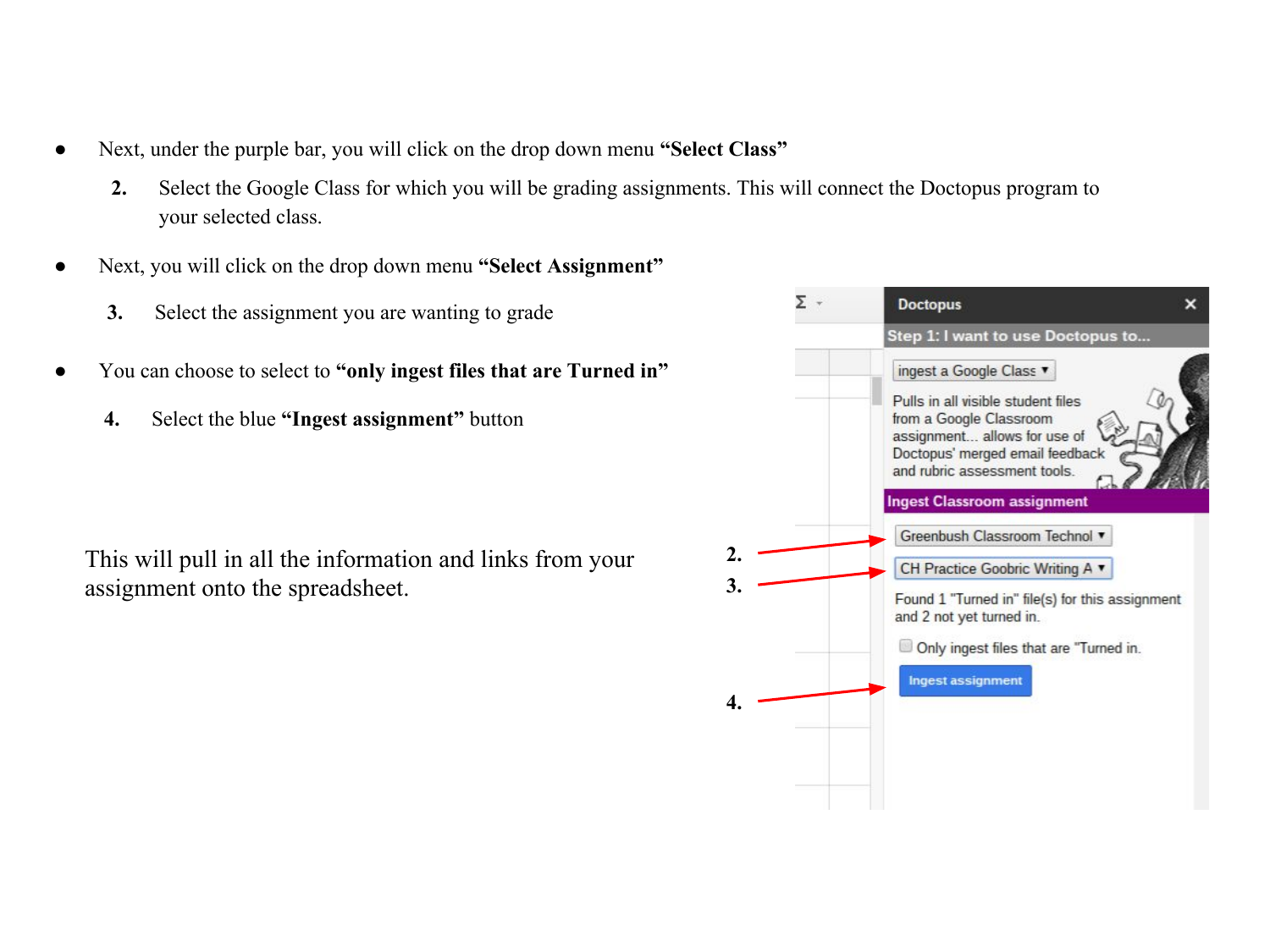## **Goobric**

Goobric allows you to use marking rubrics easily with Google Docs. It's easier than ever with the new web app which displays the rubric at the top of the screen and allows you to click between different student's assignments at the touch of a button.



● If this is your first time using Goobric, you will have to click the links in Step 1 and 2 to install Goobric in Chrome and to authorize the web app. Again, this is a *one-time only* step.

|                                                   | Q<br>Spreadsheets                                  | $\mathop{\mathsf{A}\mathsf{Z}}_v$<br>22 |
|---------------------------------------------------|----------------------------------------------------|-----------------------------------------|
| Select the Rubric you designed earlier then press | Name                                               | Last modified $\downarrow$              |
| the "Select" button.                              | 目<br>Afternoon Work Time Topics #1                 | Sep 19, 2016                            |
|                                                   | 国<br>CH Practice Goobric Writing Assignment Rubric | Sep 19, 2016                            |
|                                                   | 田<br>What age do weQuiz (Responses) **             | Sep 13, 2016                            |
|                                                   | E<br>What age do weQuiz "                          | Sep 13, 2016                            |
|                                                   | 田<br>Test Quiz for Fluberoo (Responses) **         | Sep 13, 2016                            |
|                                                   | <b>Select</b><br>Cancel                            |                                         |

**Attach Goobric**